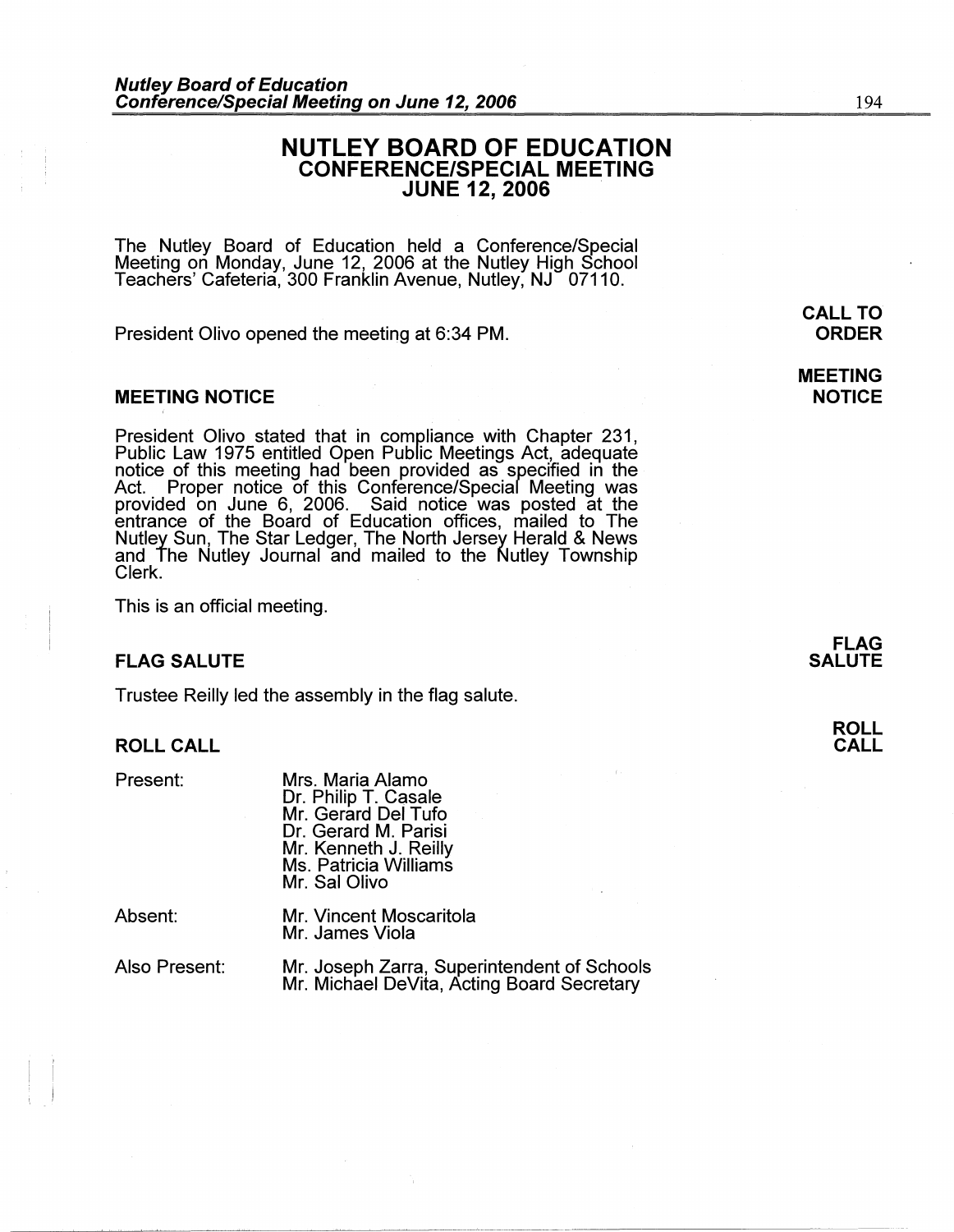Mr. Zarra talked about potential resolutions.

# **MOTION TO ADJOURN TO EXECUTIVE SESSION**

At 6:41 PM Trustee Reilly moved and Trustee Casale seconded the following resolution:

WHEREAS, the Board of Education will be discussing matters exempt from public discussion pursuant to N.J.S.A. 10:4-12,

NOW, THEREFORE, BE IT RESOLVED that the Board of Education adjourn to closed executive session at this time to discuss personnel, and

BE IT FURTHER RESOLVED that the results of the discussions will be made public by inclusion on the agenda of a subsequent meeting of the Board of Education or when the reasons for discussing such matters in closed session no longer exist.

The motion was unanimously approved by voice vote.

### **RECONVENE MEETING**

At 7:32 PM Trustee Reilly moved, Trustee Casale seconded, and the Board unanimously approved by voice vote a motion to reconvene the open public meeting.

Trustee Alamo spoke about the Friends of Nutley Singers receiving additional funds for a piano from the Board.

President Olivo distributed the reading of the resolutions.

#### **Presentations:**

Superintendent Zarra introduced Mr. Gregory Catrambone, High School Principal and Mr. Joseph Cappello, Substance Abuse Counselor who talked about the Random Drug Testing Policy. Mr. Cappello went over material that was distributed to the Board. The trustees asked questions and a discussion ensued.

Mr. Catrambone introduced the honor recipients of the Eagle Scout Medal. The recipients spoke about the community Scout Medal. The recipients spoke about the community<br>service projects they performed. Mr. Catrambone then handed out certificates to the Eagle Scout Medal recipients.

# **RECESS MEETING**

At 8: 12 p.m. upon the suggestion of President Olivo, Trustee Casale moved, Trustee Reilly seconded, and the Board unanimously approved by voice vote a motion to recess.

#### **RECESS**

 $\vert \cdot \vert$  $\mathbf{I}_{\mathrm{I}}$  i

# **ADJOURN**

#### **EXECUTIVE SESSION**

### **RECONVENE**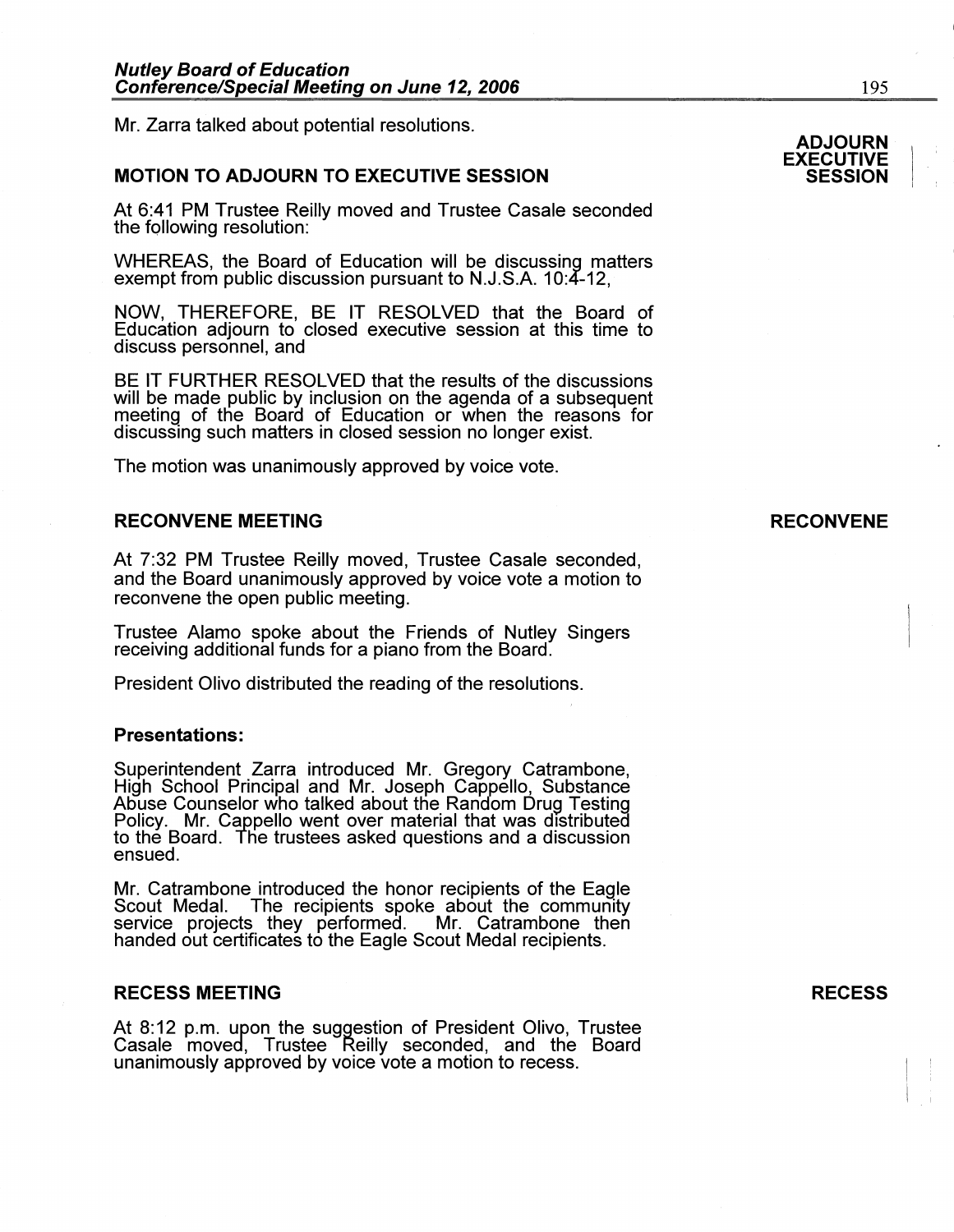#### **RECONVENE MEETING**

At 8:20 p.m. Trustee Alamo moved, Trustee Parisi seconded and the Board unanimously approved by voice vote a motion to reconvene the open public meeting.

#### **Committees:**

Trustee Del Tufo, Oval Committee Chairperson, spoke about the bids for the oval project. He said that the Township awarded the bid at their fast meeting. He summarized the scope of the project.

Trustee Del Tufo, Construction Committee Chairperson, spoke about the progress at the Franklin Middle School construction. He stated that a lot of activity is scheduled for this summer.

Trustee Alamo, Friends of Nutley Singers (FONS) asked the Board for a resolution giving additional funds to purchase a piano.

Trustee Alamo, Academic Committee Chairperson, visited an Upper Saddle River school to take a look at their technology program. She discussed the program and encouraged the other trustees to take a look at the program.

Trustee Parisi, Personnel Committee Chairperson, spoke about reviewing staff and their job duties, descriptions and efficiencies of positions.

Mr. Zarra said that the district would not be closing lunch in the high school next year.

Mr. Zarra spoke about the presentation given by Mr. Ferrara, School Residency/Resource/Safety Officer, to the School Boards.

Trustee Del Tufo left the meeting at 8:35 PM.

#### **HEARING OF CITIZENS (Resolutions Only)**

Resident Terry Quirk questioned if the new schedule of Board meetings would be posted on the website. She also asked about the NCLB grant.

Superintendent Zarra responded to her questions.

#### **HEARING OF CITIZENS**

#### **RECONVENE**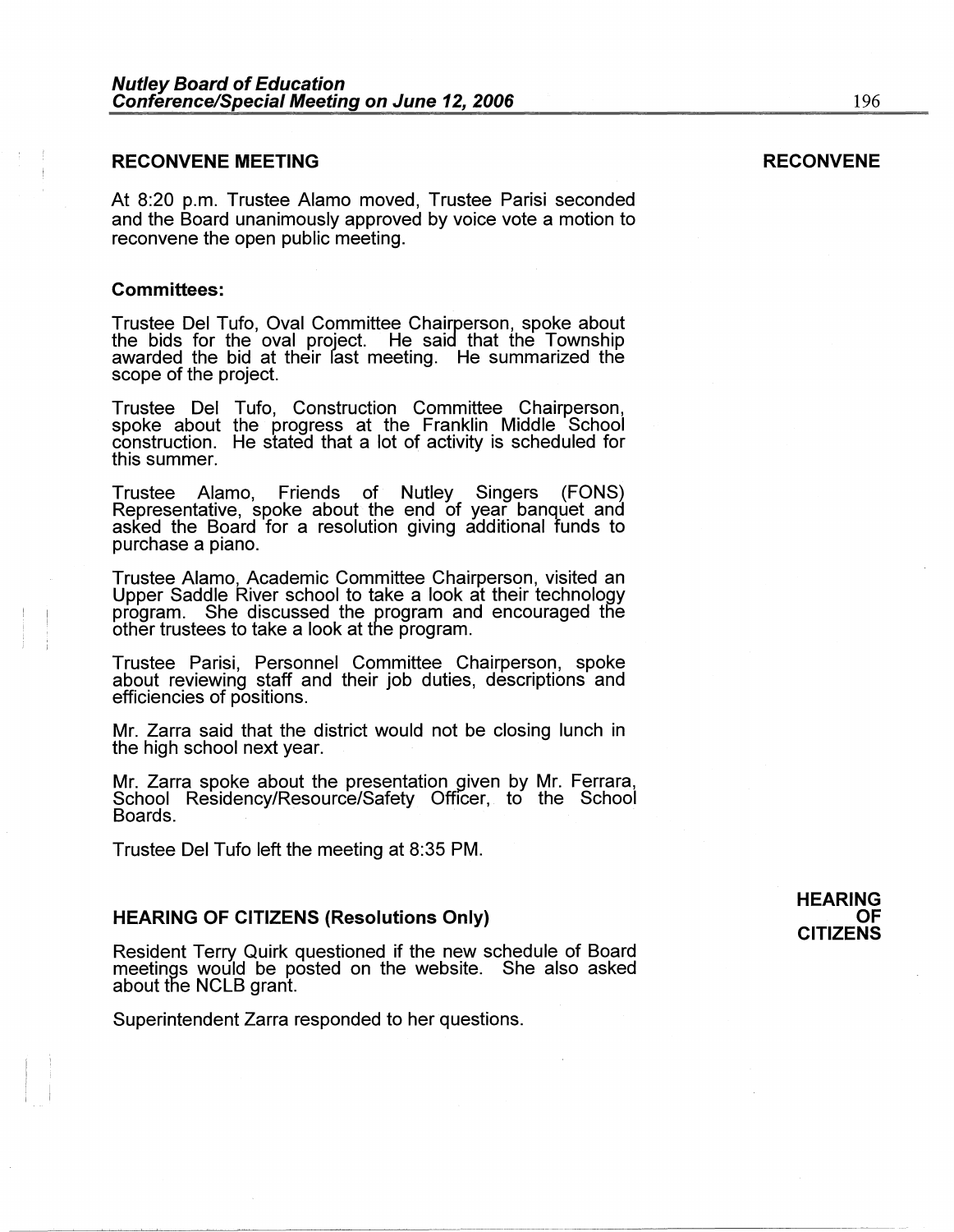# **RESOLUTIONS**

#### 1. **AMEND ADOPTION OF SCHEDULE OF MEETINGS**

Trustee Parisi moved, and Trustee Reilly seconded, the following resolution. Upon being put to a roll call vote the resolution was approved.

BE IT RESOLVED that the Board of Education approves the amending of the resolution, approved at the Reorganization Meeting on May 4, 2006, to reflect a change in location as attached Schedule A.

#### 2. **NO CHILD LEFT BEHIND (NCLB) AMENDMENT APPLICATION**

Trustee Reilly moved, and Trustee Parisi seconded, the following resolution. Upon being put to a roll call vote the resolution was approved.

BE IT RESOLVED that the Board of Education approves the amendment application for Title I, Title 111 and Title IV for the fiscal year 2006 No Child Left Behind Grant.

#### 3. **BIDS FOR MUSICAL INSTRUMENTS**

Trustee Alamo moved, and Trustee Parisi seconded, the following resolution. Upon being put to a roll call vote the resolution was approved.

WHEREAS, bids for Musical Instruments were advertised on Thursday, May 18, 2006 and

WHEREAS, sealed bids were publicly opened and read aloud on June 1, 2006 at 10:00 am in the Nutley Board Office located at 375 Bloomfield Avenue, Nutley, NJ by the Interim Business Administrator, and .

WHEREAS, the following bids were received in the following amounts:

Victor's House of Music \$19,030.00 Paramus, NJ

Suzuki Corporation San Diego, CA \$233.10 (one item only)

WHEREAS, the bid of Victor's House of Music appears to<br>meet all specifications, and

WHEREAS, the bid of Suzuki Corporation failed to include the Business Registration Certificate required by the State of New Jersey, and

WHEREAS, the bid of Suzuki Corporation failed to meet or exceed the standards indicated for the specified items,

# **BIDS**

**APPLICATION** 

# **MUSICAL INST.**

**AMEND SCHEDULE OF MEETINGS** 

**NCLB** 

 $\vert \cdot \vert$  $\vert$  ,  $\vert$ 

 $\mathbf{I}$ : I  $\mathbf{I} \rightarrow \mathbf{I}$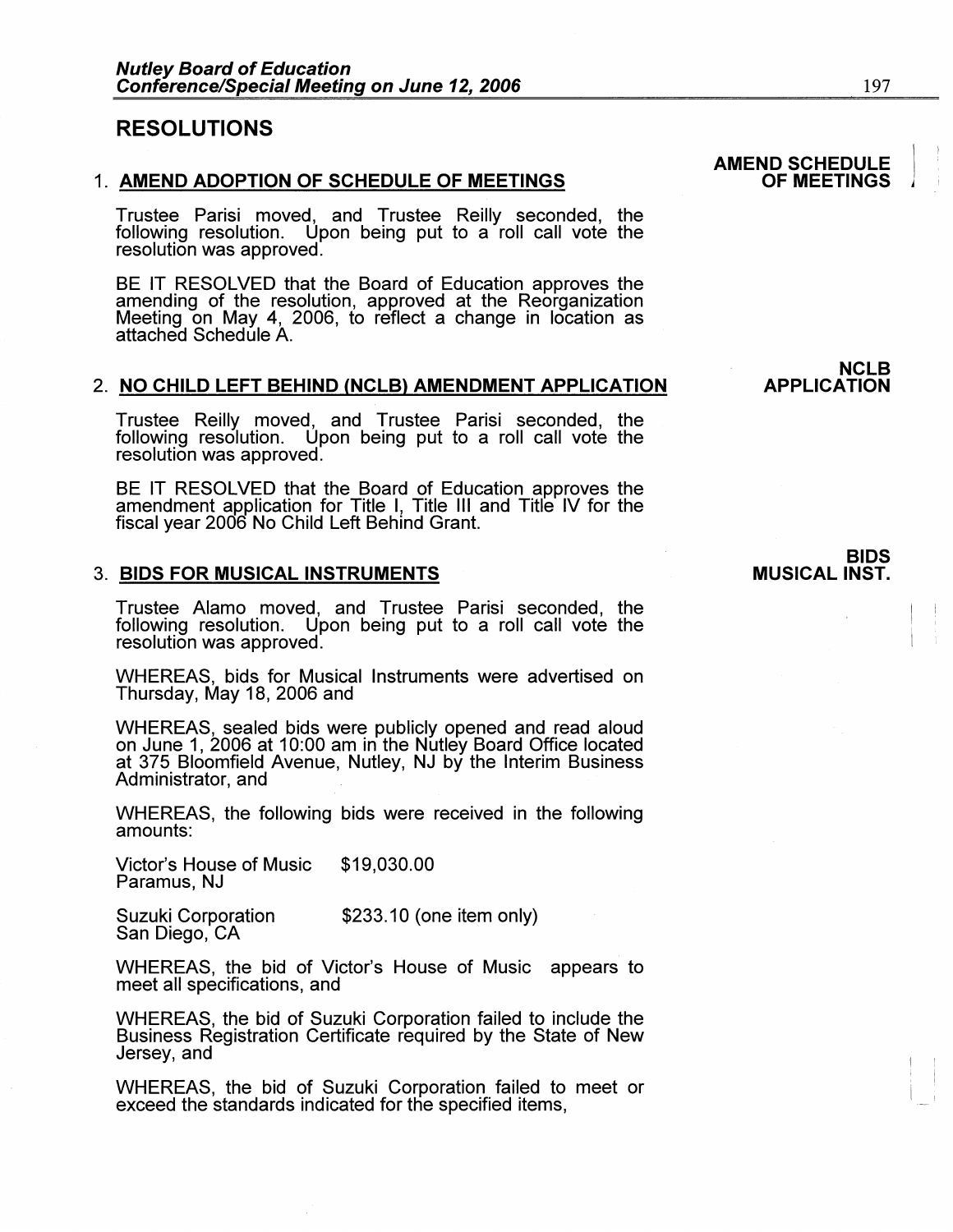NOW, THEREFORE, BE IT RESOLVED, that the Board of Education awards the bid for musical instruments to Victor's House of Music, Paramus, NJ at their low bid price of \$19,030, and

BE IT FURTHER RESOLVED, that the Board rejects the bid of Suzuki Corporation for failure to adhere to the bid specifications and conditions.

### 4. **BIDS FOR CHIMNEY REPAIRS AND RENOVATIONS**

**BIDS CHIMNEY REPAIRS** 

Trustee Reilly moved, and Trustee Alamo seconded, the following resolution. Upon being put to a roll call vote the resolution was approved.

WHEREAS, bids for chimney repairs and renovations at Radcliffe and Yantacaw Schools were advertised on April 27, 2006 and

WHEREAS, sealed bids were publicly opened and read aloud on May 25, 2006 at 2:00 p.m. in the Nutley Board Office located at 375 Bloomfield Avenue, Nutley, NJ by the Interim Business Administrator, and

WHEREAS, the following bids were received in the following amounts:

C & C Masonry, Inc. Ridgefield, NJ \$57,734

Diamond Construction Brick, NJ \$112,000

Spartan Construction, Inc. \$47,775 Oakhurst, NJ

WHEREAS, the low bid of Spartan Construction, Inc. appears to meet all specifications,

NOW, THEREFORE, BE IT RESOLVED, that the Board of Education awards the bid for chimney repairs and renovations to Spartan Construction, Oakhurst, NJ at their low bid price of \$47,775.

### 5. **COOPERATIVE PRICING AGREEMENT**

Trustee Casale moved, and Trustee Reilly seconded, the following resolution. Upon being put to a roll call vote the resolution was approved.

WHEREAS, N.J.S.A. 40A:11-11 (15) and N.J.A.C. 6A:23-7.4 authorize contracting units to enter into a Cooperative Pricing Agreement, and

**COOP PRICE AGREEMENT**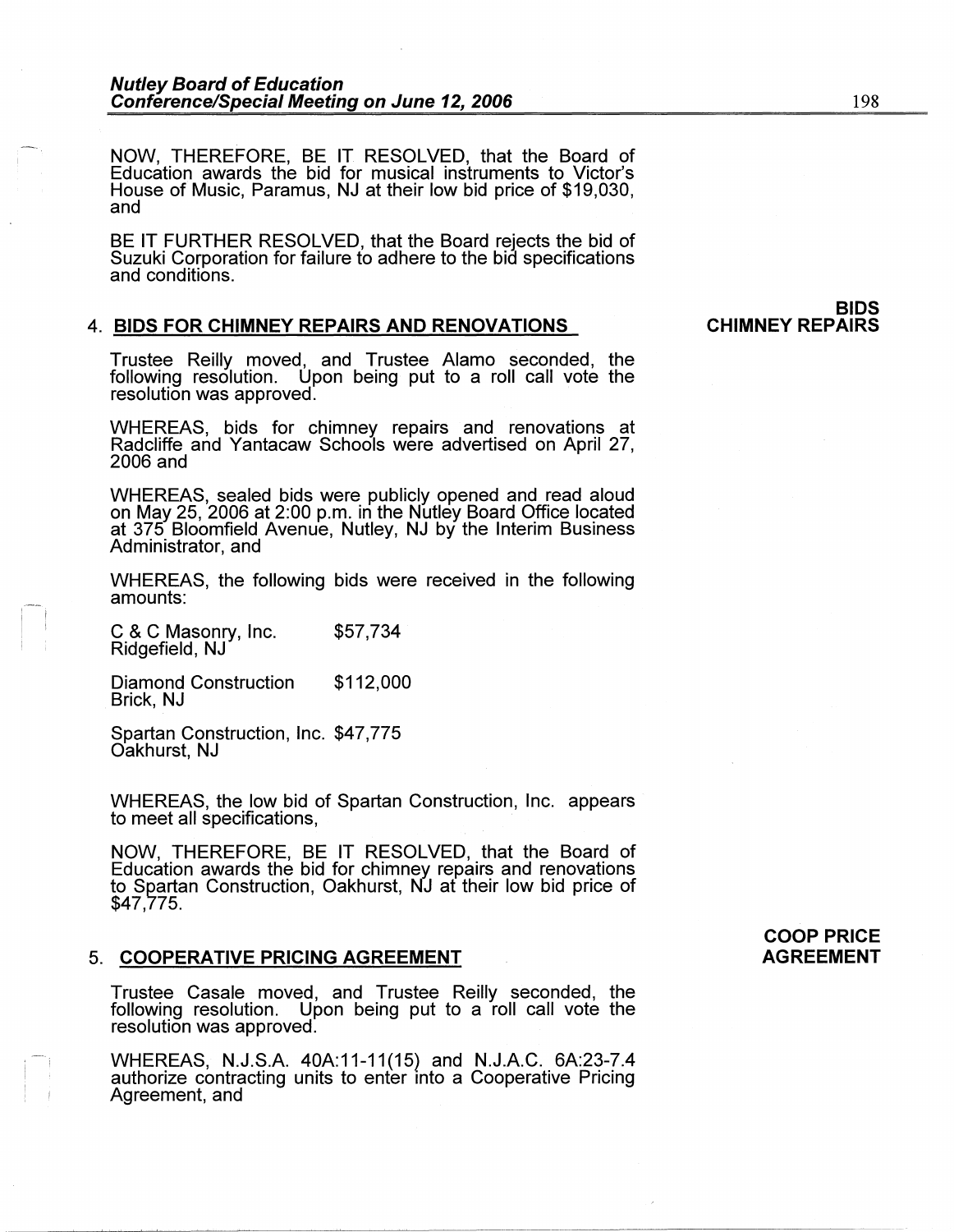WHEREAS, the West New York Board of Education, hereinafter referred to as the "Lead Agency" has offered voluntary participation in a Cooperative Pricing System for the purchase of work, materials and supplies, and

WHEREAS, the Nutley Board of Education desires to participate in the West New York Cooperative Purchasing System, and

**NOW,** THEREFORE, BE IT RESOLVED, that the Nutley Board of Education authorizes its Board Secretary to enter into a Cooperative Pricing Agreement with the Lead Agency, and

BE IT FURTHER RESOLVED, that the Lead Agency entering into contracts on behalf of the Nutley Board of Education shall be responsible for complying with the provisions of the Local Public Contracts Law (N.J.S.A.40A:11-1 et seq.) and all other provisions of the revised statutes of the State of New Jersey.

### 6. **RETIREMENT** - **Teacher**

Trustee Parisi moved, and Trustee Alamo seconded, the following resolution. Upon being put to a roll call vote the resolution was approved.

BE IT RESOLVED that the Board of Education approves the acceptance of the retirement of Mrs. Anne Severe, Franklin Middle School Teacher, effective July 1, 2006.

#### 7. **APPOINTMENTS** - **Basic Skills Summer Enrichment Program**

Trustee Reilly moved, and Trustee Parisi seconded, the following resolution. Upon being put to a roll call vote the resolution was approved.

BE IT RESOLVED that the Board of Education approves the appointments of the 2006 Basic Skills Summer Enrichment Program as part of the 2005/2006 Basic Skills Improvement Program.

| <b>Lorraine Restel</b> | Coordinator \$2,416 |       |
|------------------------|---------------------|-------|
| <b>Emanuela Fierro</b> | <b>Teacher</b>      | 1,000 |
| Jill Freedman          | Teacher             | 1,000 |
| Patricia Griffin       | Teacher             | 1,000 |
| <b>Suzanne Hagert</b>  | Teacher             | 1,000 |
| Lorraine Milunaitis    | <b>Teacher</b>      | 1,000 |
| <b>Tara Pate</b>       | Teacher             | 1,000 |
| Sophie Caprio          | Secretary           | 1,200 |

# **APPOINT BASIC SKILLS SUMMER**

**RETIREMENT TEACHER**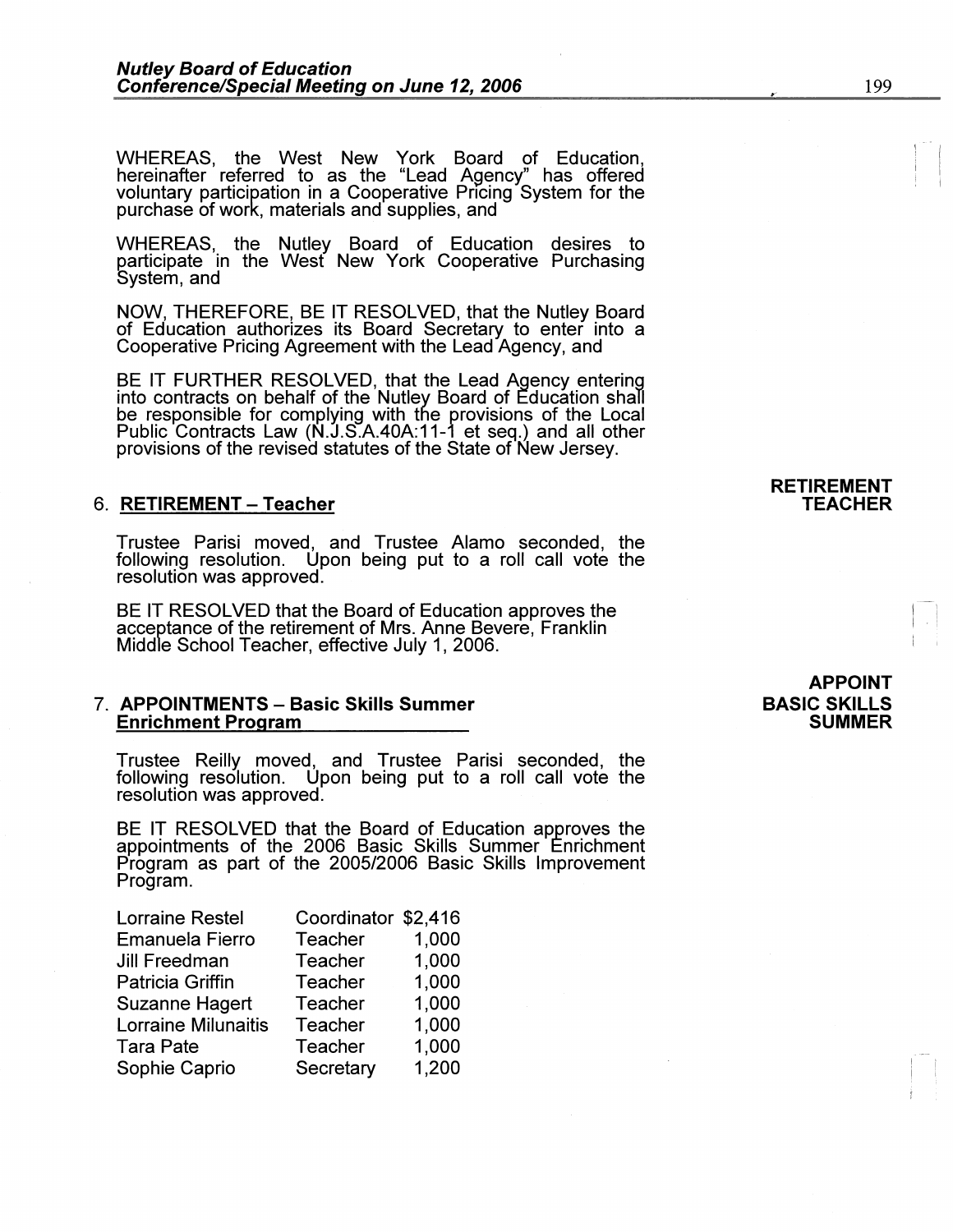| <b>Tara Cargill</b>       | Aide | 250 |
|---------------------------|------|-----|
| Michele Castronova        | Aide | 250 |
| Jessica Chesney           | Aide | 250 |
| <b>Emily Greisbach</b>    | Aide | 250 |
| <b>Brianne Koribanick</b> | Aide | 250 |

# 8. **TRANSFER OF PERSONNEL**

Trustee Reilly moved, and Trustee Parisi seconded, the following resolution. Upon being put to a roll call vote the resolution was approved with the following exception:

President Olivo abstaining pursuant to law.

BE IT RESOLVED that the Board of Education approves, upon the recommendation of the Superintendent of Schools, the following transfers:

From

Robyn Burns Danielle Cancelliere Kelli Cerniglia Dana DiGiacomo Karen Klecak Jacqueline Maddi Pamela Maggiano Lisa Maniscalco Rebecca Olivo Noelle Orsini Michael Pace Lisa Palestina Lorraine Restel Lynn Sorrentino Debra Tiene

Name

Radcliffe Washington Yantacaw Radcliffe Wash/Yant Wash/Lin Lin/Yant Franklin **District** Lincoln Radcliffe **Lincoln** Spring Garden Lincoln Spring Garden To

Franklin Spring Garden Washington Washington Radcliffe/Y antacaw Lincoln Spring Garden **Radcliffe** Yantacaw District (Gifted & Talented) **Washington** Radcliffe District (Gifted & Talented) Spring Garden **Washington** 

# 9. **APPOINTMENT - Franklin Middle School Vice Principal**

Trustee Alamo moved, and Trustee Reilly seconded, the following resolution. Upon being put to a roll call vote the resolution was approved.

**APPOINT FMS** 

# **VICE-PRINCIPAL**

**TRANSFER OF PERSONNEL**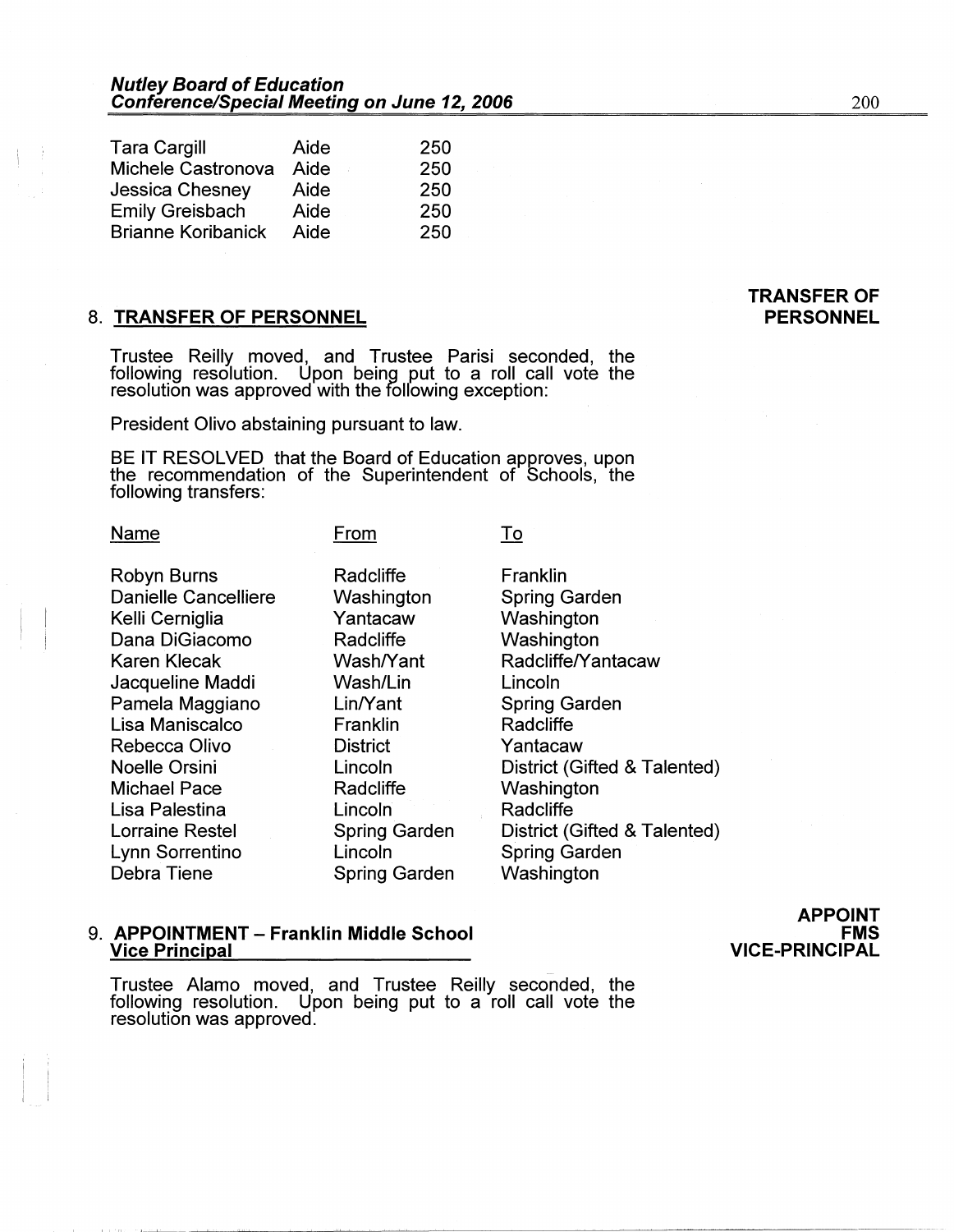BE IT RESOLVED that the Board of Education approves the appointment of Mr. Michael Kearney as Franklin Middle School Vice Principal for the 2006/2007 school year, effective September 1, 2006, at the annual salary of \$79,365, M.A. Step 1, in accordance with the 2006/2007 Principals and Supervisors<br>Salary Guide.

# 10. **RESIGNATION-Teacher**

Trustee Williams moved, and Trustee Reilly seconded, the following resolution. Upon being put to a roll call vote the resolution was approved.

BE IT RESOLVED that the Board of Education approves the acceptance of the resignation of Mrs. Donna Ellis, ESL teacher, effective July 1, 2006.

#### 11. **RESIGNATION - Teacher**

Trustee Williams moved, and Trustee Reilly seconded, the following resolution. Upon being put to a roll call vote the resolution was approved.

BE IT RESOLVED that the Board of Education approves the acceptance of the resignation of Mrs. Peggy Brodowski, elementary school nurse, effective July 1, 2006.

#### 12. **APPOINTMENTS -Summer Custodial Employment**

Trustee Casale moved, and Trustee Parisi seconded, the following resolution. Upon being put to a roll call vote the resolution was approved.

BE IT RESOLVED that the Board of Education approves the following personnel to be employed as summer custodial and grounds employees for the summer of 2006:

|                          | Step          | Hourly Rate |
|--------------------------|---------------|-------------|
| Ehsan Aliabadi           | 2             | 8.00        |
| <b>Matthew Francello</b> | $\mathcal{P}$ | 8.00        |
| Michael Robinson, Jr.    | 2             | 8.00        |
| Mark Vicidomini          |               | 7.50        |
| <b>Robert Woll</b>       |               | 7.50        |
|                          |               |             |

**RESIGN TEACHER** 

**RESIGN TEACHER** 

#### **APPOINT SUMMER CUSTODIAL**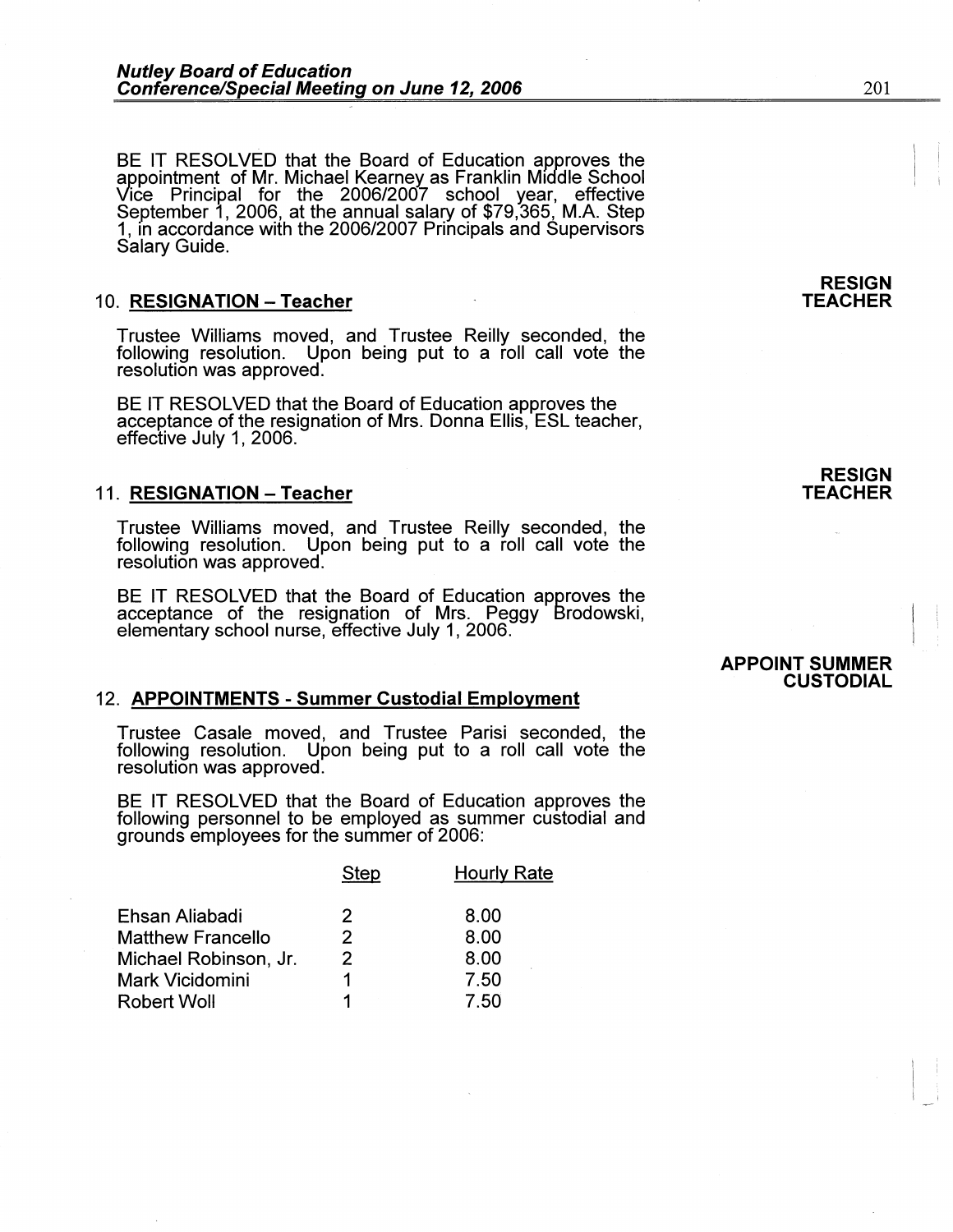# 13. **REAPPOINTMENTS - Administrative and Supervisory Personnel**

Trustee Parisi moved, and Trustee Casale seconded, the following resolution. Upon being put to a roll call vote the resolution was approved.

BE IT RESOLVED that the Board of Education approves the reappointment of the administrative and supervisory personnel listed below for the 2006/2007 school year on the salary guide<br>at the classification, step and annual salary as indicated in<br>accordance with the 2006/2007 Principals and Supervisors Salary Guide.

| <b>NAME</b>         | <b>DEGREE/STEP</b> |   | <b>SALARY</b> | <b>LONGEVITY</b> |
|---------------------|--------------------|---|---------------|------------------|
| Affinito, Joseph    | $M.A.+30$          | 9 | \$110,169     | \$4,300          |
| Calicchio, John     | $M.A. + 30$        | 9 | 131,996       | 4,300            |
| Catrambone, Gregory | M.A.               | 8 | 126,672       | 4,300            |
| Clerico, Rosemary   | $M.A. + 30$        | 8 | 117,091       | 4,300            |
| Dowse, MaryLou      | $M.A. + 30$        | 8 | 117,091       | 4,300            |
| Healy, Cynthia      | M.A.               | 5 | 105,500       |                  |
| Jones, Douglas      | M.A.               | 5 | 105,500       |                  |
| Starace, Anne       | $M.A. + 30$        | 9 | 119,194       | 4,300            |
| D'Ambola, Toby      | $M.A. + 30$        | 9 | 103,932       | 4,300            |
| DeRosa, Dianne      | $M.A.+30$          | 9 | 103,932       | 4,300            |
| Fetherman, Michael  | $M.A.+30$          | 4 | 91,098        |                  |
| Kehayes, Nancy      | $M.A. + 30$        | 9 | 103,932       |                  |
| O'Dell, Robert      | $M.A. + 30$        | 9 | 103,932       | 2,900            |
| Violante, Ciro      | $M.A.+30$          | 9 | 103,932       | 4,300            |
| Vitkovsky, John     | M.A.               | 8 | 97,495        | 4,300            |

Trustee Parisi asked if anyone else could attend the Spring Garden Elementary School Promotion in his place.

Trustee Parisi spoke about a copy of an article regarding why voters vote down referendums and asked that all trustees get a copy.

President Olivo spoke about renaming Franklin Middle School after John Walker. A board discussion ensued.

President Olivo spoke about upcoming events and also asked for the PMK Report at Spring Garden.